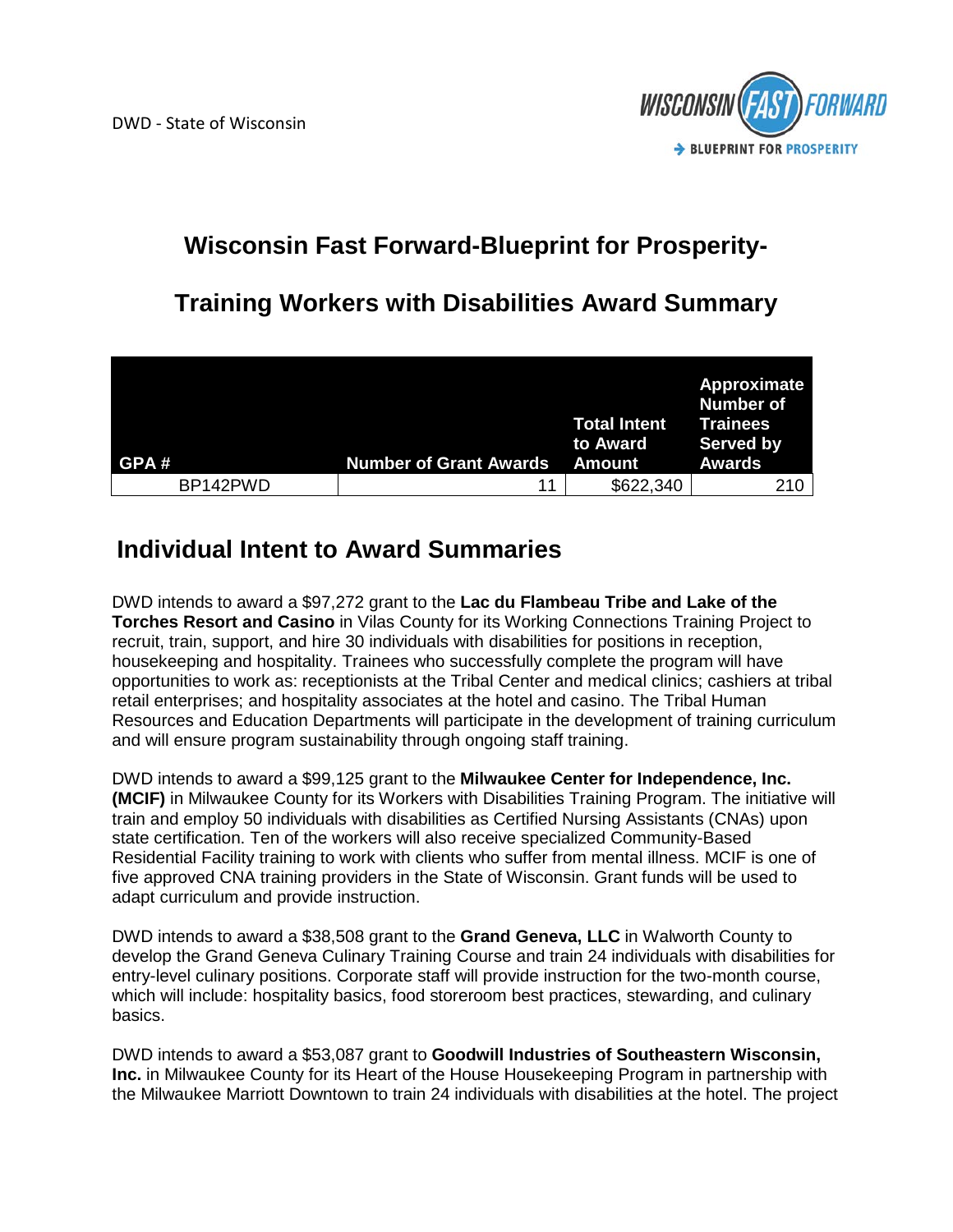blends Goodwill's life skills curriculum with Marriott's lodging training to build workforce capacity and provide trainees with transferrable skill sets for job growth within the industry.

DWD intends to award a \$57,435 grant to **Opportunity Development Centers, Inc.** in Wood County for its Convenience Store Certificate of Competency project partnership with Weiler Convenience Stores and Mid-State Technical College. Curriculum will be developed to train and certify 12 individuals with disabilities for essential functions within the retail service industry. Instruction will be provided in customer service, inventory management, facility presentation, and cashiering while on the job at three Weiler Convenience Store locations.

DWD intends to award a \$30,460 grant to the **St. Ann Center for Intergenerational Care, Inc.** in Milwaukee County to develop curriculum for, recruit and train 10 individuals with disabilities as personal care aides, preschool teachers, administrative assistants, janitors, cleaners, and culinary staff at two facilities. In addition to providing quality jobs in a supportive work environment, the project will build the organization's hiring and training capacity of disabled persons as it plans for a significant expansion in September of 2015 to include 200 new jobs.

DWD intends to award a \$35,188 grant to **Demetrius and Shakkiah Beasley Investment Group LLC**, which is doing business as DSB Transportation Services, in Dane County for its Creating Successful Leaders in Driving program. The applicant will work in partnership with DWD's Division of Vocational Rehabilitation to recruit and train 18 individuals with disabilities for transporting vulnerable patients to medical appointments. Curriculum will be developed to help trainees successfully complete modules in defensive and safe driving, customer service, and the required health and safety trainings for transporting patients.

DWD intends to award a \$51,474 grant to **Vernon County** for its From Orientation to On-Boarding program to recruit, hire, and train six Certified Nursing Assistants and two Dietary Aides with disabilities over two years for employment at Vernon Manor, a county-owned longterm care facility. The training program will modify current orientation and training practices to best serve disabled persons, which includes the addition of a comprehensive mentoring program for training support and ongoing career development.

DWD intends to award a \$100,000 grant to **Top Promotions, Inc.** in Dane County for its Blind Employment Initiative to identify and evaluate existing positions where the use of training curriculum that is supported by adaptive technologies would assist disabled persons with securing employment. Once complete, the company will work in partnership with DWD's Division of Vocational Rehabilitation to recruit, hire, and train 17 individuals with disabilities for sustainable full-time employment.

DWD intends to award a \$43,000 grant to **Easter Seals Southeast Wisconsin, Inc.** in Waukesha County for its Train to Place Program partnership with the GE Healthcare Institute, a Marriott Managed Conference Center. The project will develop a consistent and portable training model to prepare 12 individuals with disabilities for entry-level hospitality positions. A total of four trainees who successfully complete the program will be hired by the GE Healthcare Institute.

DWD intends to award a \$19,791 grant to **North Central Wood Products, Inc.** in Buffalo County for its partnership with **Riverfront, Inc.** to develop training curriculum in life skills, material handling, and janitorial services for the hiring of five workers with disabilities over two years. Trainees who successfully complete the program will receive a \$2 per hour wage increase from \$9 to \$11 per hour.